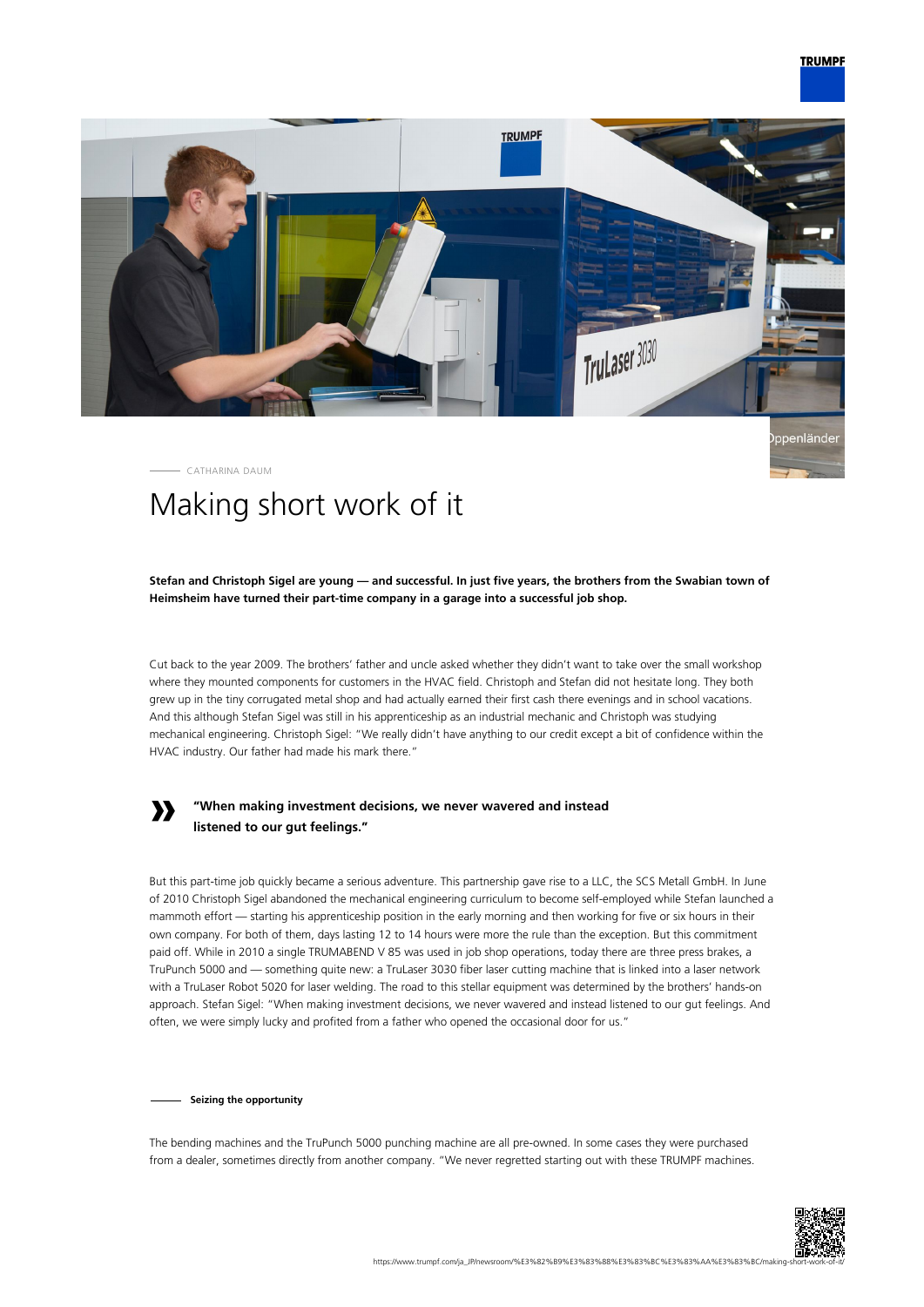

They are all extremely reliable. To name just one example, the punching machine (built in 2006) has served us since the spring of 2011, ten hours a day on average, and with-out any problems at all." The baptism by fire for this machine took place right after it was installed. A huge order occupied almost all of the machine's capacities. The job, destined for Oslo, Norway, was to cut a complex pattern of holes in a façade measuring 27,000 square meters. This exceptional job ran for a good two years. Here, in addition, 55,000 complex brackets were bent and a second press brake was purchased. "And, to top it off, new customers kept knocking at our door, all in one fell swoop," Christoph Sigel recalls. "By the start of 2013, we had reached the limits of capacities at the old site."

#### **WHO**

SCS Metall GmbH, Heimsheim. Founded 2009. 15 employees. www.scs-metall.de

#### WHAT

Job shop with a wide range of capabilities, from prototypes to mass production

#### HOW

TruLaser Robot 5020 and TruLaser 3030 fiber in a laser network, TruPunch 5000, 3 x TruBend press brakes, TruMark Station 5000 marking laser

The application for a building permit was almost finished, since the Sigels had decided to erect a new structure. But things turned out differently. Shortly before submitting their application, a friend and businessman offered his own building. Stefan Sigel: "Everything fit perfectly. The layout and the coor space were almost identical to our planning. And so we decided to lease that building right away and, by doing so, saved ourselves the stress of a construction project." A small side effect of the relocation in mid-2013: In the new building in Heimsheim there was an old laser cutting machine that Sigels took over. "We weren't planning to start in laser cutting, but we took advantage of the situation and gradually entered the market." And again, a suitable order arrived at just the right time — a long run of shim washers, between 0.1 and 0.2 millimeters thick, for transmissions. But that elderly machine was no longer the perfect unit for this delicate task.

In spite of the fact that another machine tool manufacturer was close by, the Sigels traveled to the TRUMPF show room in Ditzingen. The quality of the specimen parts was just as convincing as the rugged engineering of the TruLaser 3030 fiber. "The machine is really made for shop use. Every detail has been thought out entirely," acknowledges Christoph Sigel. "I was particularly impressed by the Drop&Cut function, an unrivaled solution for quick post-production." Drop&Cut uses a camera to transmit a live picture of the machine's interior right to the display at the control terminal. A mouse click or touching the screen is succient to project the geometry of the desired part onto the remaining plate. Parts can be positioned and turned, inside the camera's field of view, on the sheet metal. Here outlines can be rotated, shifted, copied or deleted as desired. Christoph Sigel: "Post-production couldn't be any easier."



Christoph Siegl is particularly impressed by the Drop&Cut function, an unrivaled solution for quick post-production. Picture: Peter Oppenländer



The laser network, serving a TruLaser 3030 cber and a TruLaser Robot 5020, expands the range of services offered by SCS by adding laser cutting and welding. Picture: Peter Oppenländer

#### **A clear line brings about security**

Three weeks after the tests, a decision was made in favor of a brand-new TruLaser 3030 fiber and, just a week later, the